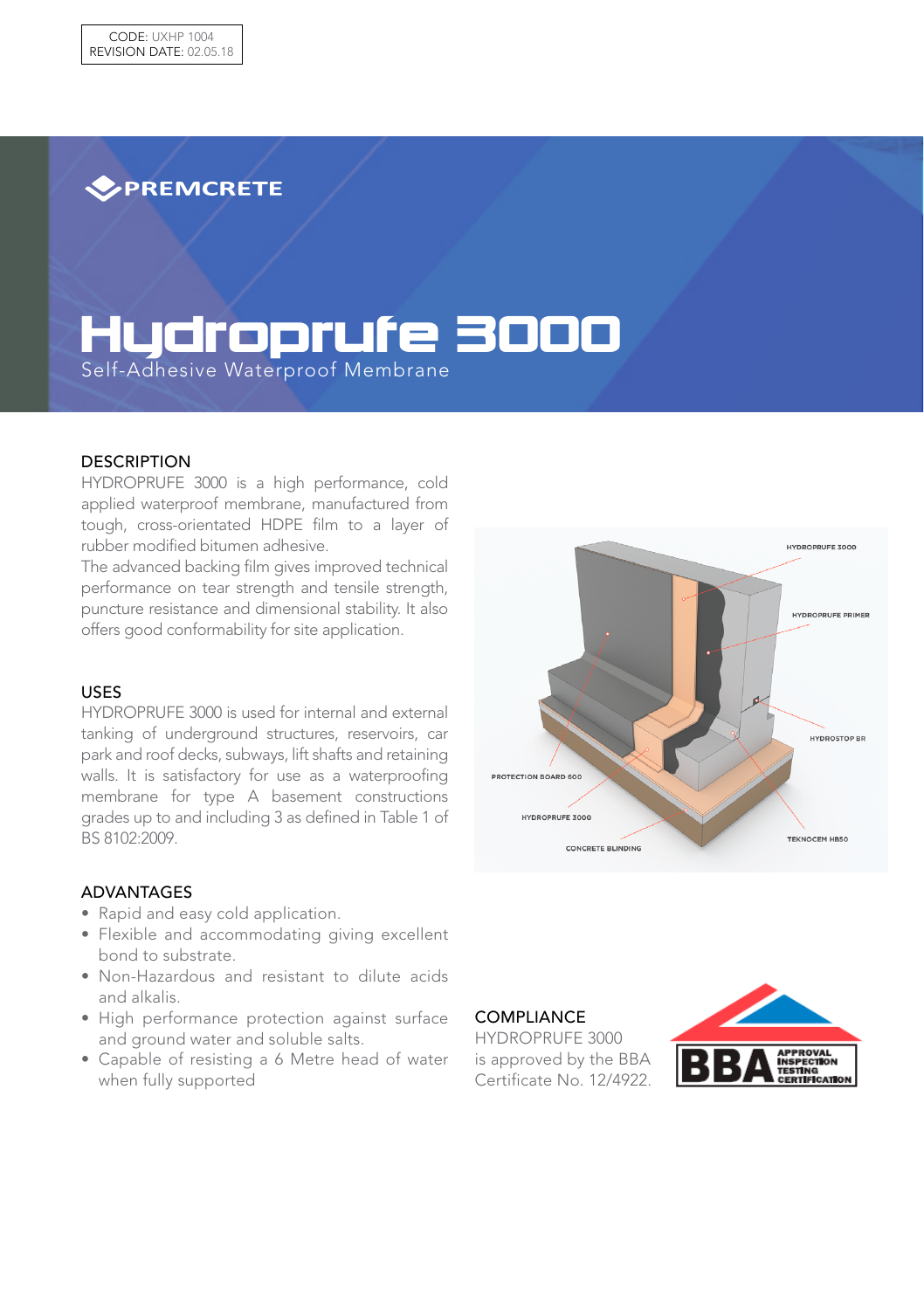

## TYPICAL PROPERTIES

| Property                            | <b>Test Method</b> | Value            |
|-------------------------------------|--------------------|------------------|
| Tensile Strength                    | <b>ASTM D1000</b>  | 5.0 MPA          |
| Elongation                          | <b>ASTM D1000</b>  | 300%             |
| Puncture                            | ASTM E154          | 230 N            |
| Adhesion (180 <sup>°</sup><br>Peel) | <b>ASTM D1000</b>  | 4.0 MPa          |
| Water Vapour<br>Transmission        | ASTM E96           | 0.3q/<br>M2/24Hr |
| Water Penetration at<br>joint       | MOAT 275.1.4 Nil   |                  |

## PROCEDURE

Surface Preparation: The surface should be smooth and free from sharp projections and hollows. Cured concrete bases should be dry and swept free of dust and rubble. Internal and external angles require profiling prior to application.

Priming: Apply Hydroprufe Primer by roller brush or spray (at a nominal rate of 8M2 per litre) and allow to dry.

Application: The release paper should be removed for the first 500 mm of the roll and the membrane pressed firmly into position to ensure no air pockets are formed. Application of the roll is then completed by continuing to remove the

release paper and smoothing the membrane onto the substrate.

Adjacent rolls should allow a minimum side overlap of 50 mm and end overlap of 100mm This overlap is in addition to any overlap on to the selvedge. Prior to overlapping adjacent rolls the release strip protecting the selvedge should be removed. Joints should be firmly pressed to ensure a watertight seal. On internal or external angles or corners a reinforcing strip should be applied. The membrane should always be laid across the falls. After application, to ensure the membrane is not damaged during backfilling or by following trades a screed or protection board should be laid immediately. If the substrate is damaged ensure that the substrate is repaired using a suitable Premcrete repair product.

#### ANCILLARY PRODUCTS

Protection Board 600: Bitumen impregnated board designed to protect membranes from damage through backfilling and trafficking.

Hydroprufe Primer: Bitumen primer for application to all porous substrates prior to application of Hydroprufe 3000.

Hydroprufe Top Hat: Preformed polymeric Top Hat to waterproof around pipe penetrations through the membrane.

Hydroprufe Corner Piece: Preformed polymeric